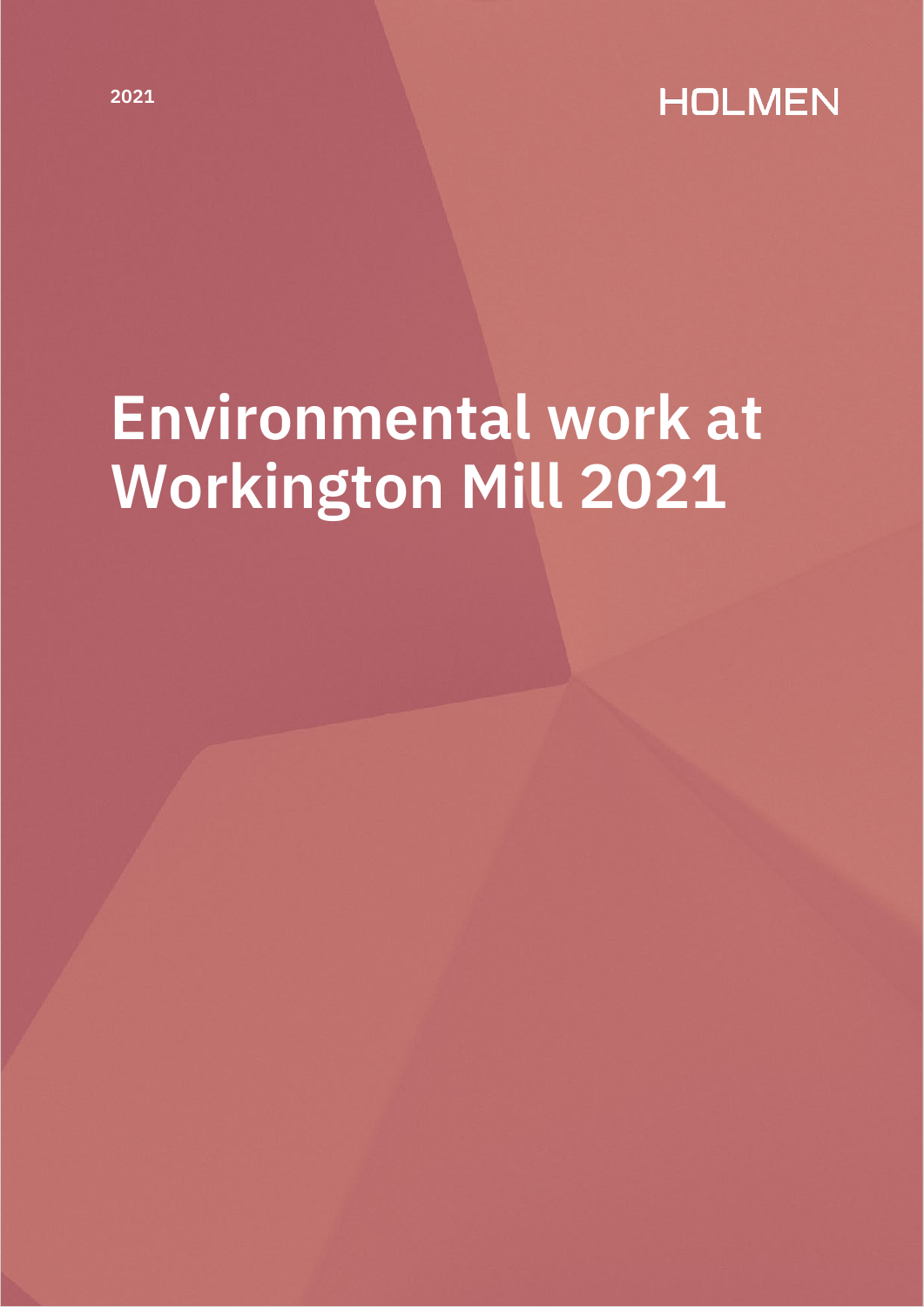### **Content**

Н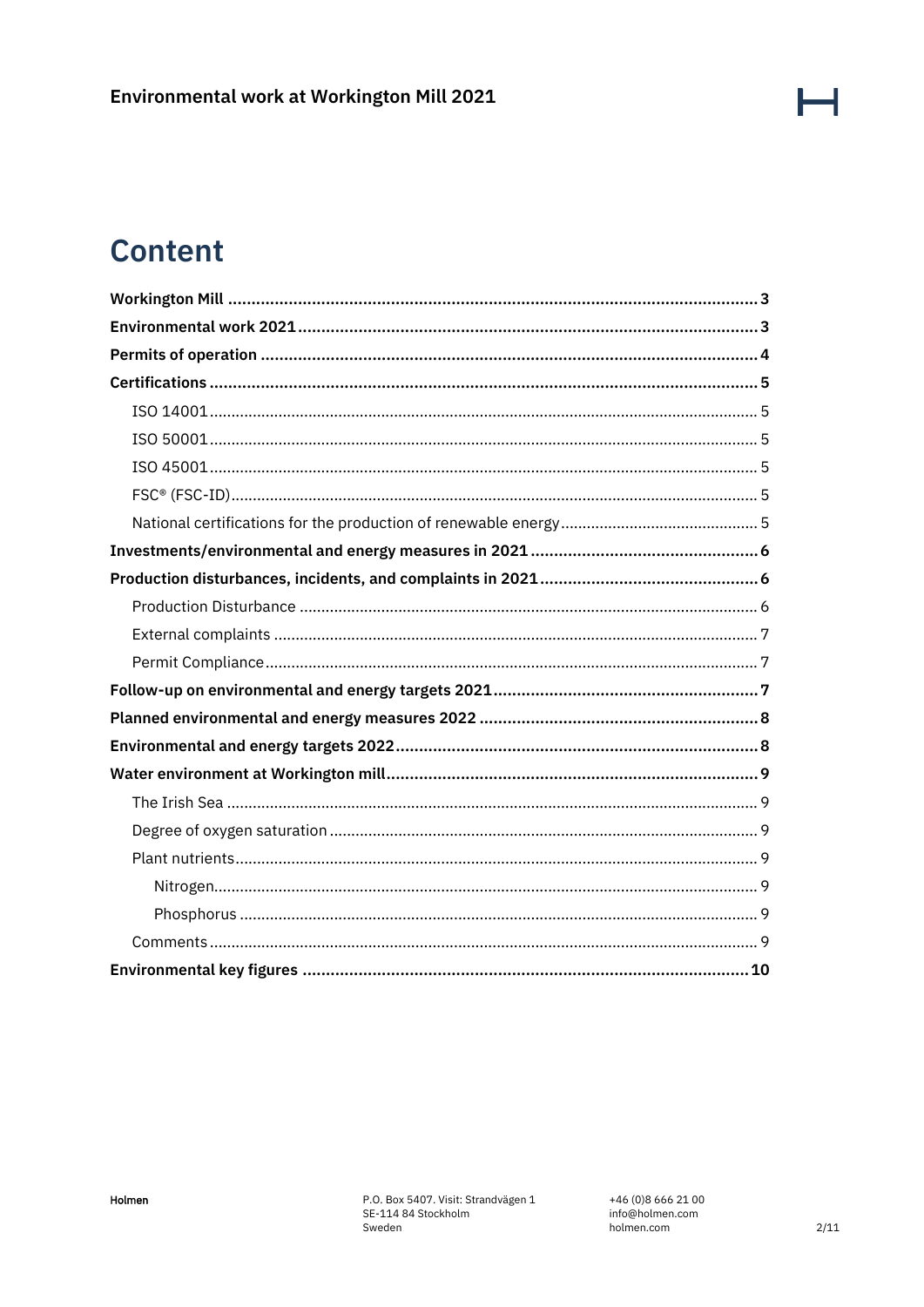### <span id="page-2-0"></span>**Workington Mill**

Iggesund Paperboard's Workington mill is located in north-western England, outside the town of the same name. The mill is located very close to the coast, which is open and subject to strong tidal flows.

### <span id="page-2-1"></span>**Environmental work 2021**

The Workington Mill achieved Platinum in the 2020 EcoVadis evaluation, reflecting the integrated approach to environment and energy performance within the mill's operations. The 2021 submission is being assessed by Ecovadis at the time of writing.

The biomass-fuelled Combined Heat and Power Plant (CHP) continued to provide the mill's power and steam requirements and to export electricity to the UK National Grid, until the planned outage in May 2021. Following this outage, damage to the steam turbine rotor has meant that the mill's electricity has been imported from the National Grid for the remainder of the year. Steam has continued to be generated in the biomass boiler, with the auxiliary gasfired boilers also available as required. The turbine will be returned to service during Q1 2022.

Air emissions were within the permitted levels and the CHP plant has maintained all of the required certifications, including the Good Quality CHP (GQCHP) quality assurance. All certifications were audited by government authorities during 2021.

Energy and Environment KPIs are published monthly and visible to all employees. Top level objectives and targets are in place for generation of sustainable electricity, power and steam consumption efficiency, water usage efficiency and emissions of Solids and COD per tonne of paperboard produced. Investment activities during 2021, in particular the size press replacement, have resulted in 10 percent lower COD generation per tonne of paperboard produced.

CO2 and GHG emissions are primarily driven by energy efficiency. Electricity and steam consumption per tonne of paperboard produced was approximately 10% higher in 2021 than the previous year's record low, as a result of the extended planned outage, but still 6 percent lower than the 2014 baseline. This ongoing reduction has been achieved through a combination of capital investments, for example heat recovery, and by developing the boardmachine operation for production efficiency. During 2021 the process improvements were focussed on the pulpmill electricity consumption per tonne and the boardmachine runnability and production efficiency.

A new primary effluent treatment plant will be constructed during 2022, to replace the existing ageing plant and as the first phase of the effluent treatment upgrade. The new plant will give a significant reduction in solids emissions to the Solway Firth. It is planned to be operational in the first half of 2023.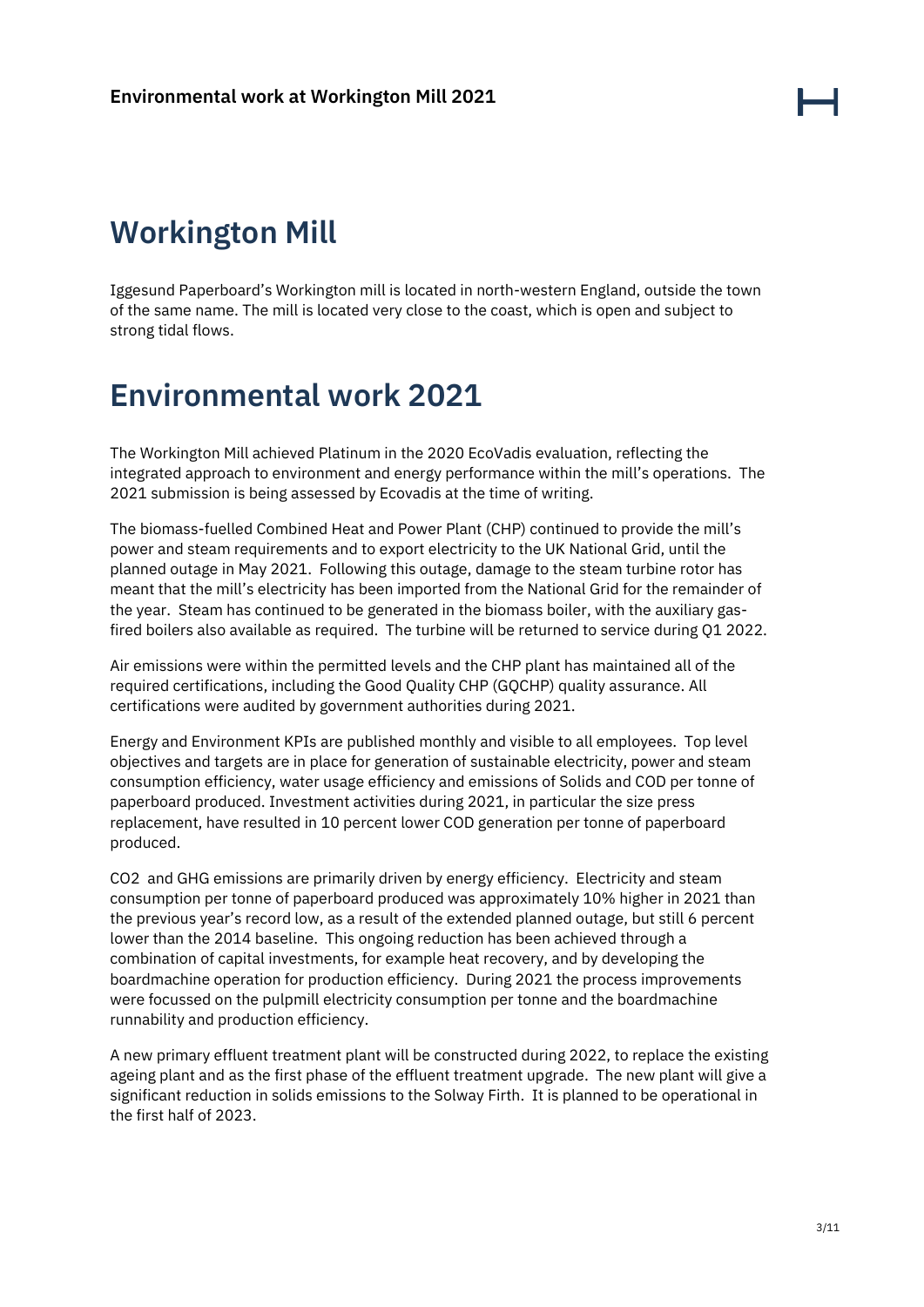Annual shoreline surveys are carried out near the mill's wastewater outfall pipe and have found that any impact is less than from the natural year-to-year variations.

The Workington Mill operates according to the Waste Hierarchy, with a continuing focus on reducing waste from, and within, the process. Waste streams are segregated at source where possible, with further sorting at the receiving site for mixed wastes. Hazardous wastes were approximately 0.6 percent by mass of the total and are recovered or recycled as appropriate. Examples of activities to reduce waste include replacing fluorescent lighting with LEDs, which are more energy efficient and have a longer lifespan, and using Lean Manufacturing methods to streamline processes throughout the Mill.

Water is cleaned and reused within the process multiple times before it is returned to the environment. Incoming freshwater is heated by the outgoing wastewater streams, and flows counter-current to the production processes in order to maintain cleanliness in the final product. Storage capacity is in place for the different fractions of water to absorb variations in production rate at each stage with reduced overflow from the whitewater system. Where possible, freshwater usage is replaced with clarified fractions while maintaining product quality.

### <span id="page-3-0"></span>**Permits of operation**

The Workington Mill's environmental permit was last reissued at the end of 2016, taking into account implementation of the BAT reference document and its requirements. Work has continued towards meeting the new BAT Associated Emission Limit (BAT-AEL) values for the emissions to water. Several studies have been completed, including a BAT options assessment and a mill water balance. The result was the development of a phased operational and investment plan to allow permit compliance to be achieved. The initial phase, started already in 2014, was a capital investment project aimed at reducing the emissions of both fibre and coating pigment to the effluent. The solids emissions per tonne of paperboard have been reduced by around 13 percent from the permit baseline level (set at the 2012-14 average).

Following this initial phase, the focus turned to the water balance to both stabilise and reduce the overall use, and to modified bleaching chemistry. Increased process water storage capacity has been created to enable greater re-use of water streams and so reduce fresh water requirements. Water use per tonne of paperboard is now approximately 20 percent lower than the permit baseline and continues to be reduced through efficiency projects.

COD emissions to water have also been reduced through these activities and are now approximately 20 percent below the baseline level.

At the end of 2020, the Workington Mill submitted an application for a revised derogation on the BAT-AEL requirements, based on the lack of a suitable location for the planned effluent treatment facility and the local impact if a new location was to be developed. Instead, a phased approach is underway which will give a significant reduction in emissions to water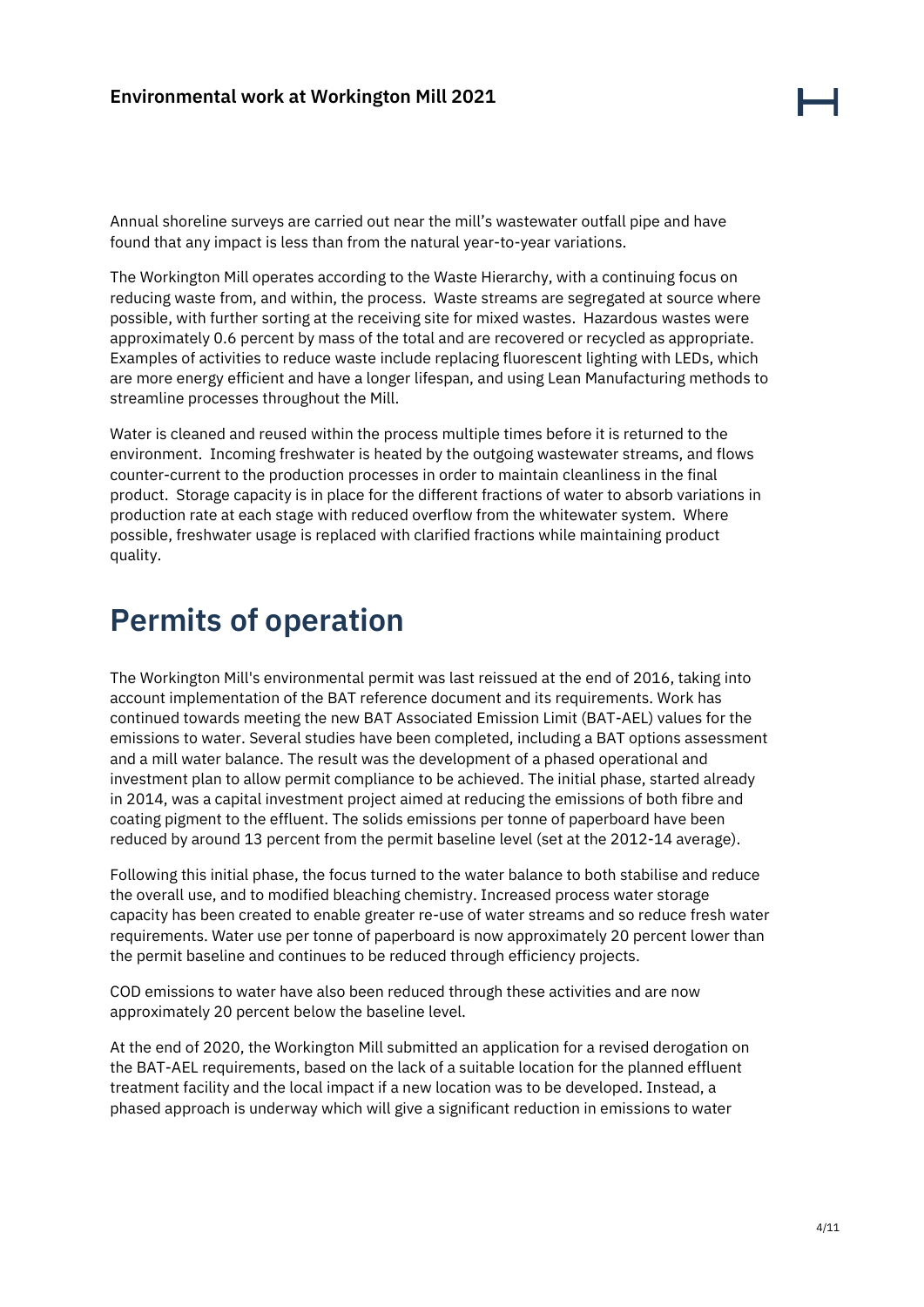while requiring a smaller footprint than the full-scale design previously considered. Discussions with the government authorities are ongoing and should be finalised during 2022.

The Holmen Board has approved the investment a new primary effluent treatment plant which forms the first phase of the revised plan. The new plant will be operational during 2023 and will be more resilient to variations as well as giving a significant reduction in solids emissions to the Solway.

### <span id="page-4-0"></span>**Certifications**

#### <span id="page-4-1"></span>**ISO 14001**

Workington mill has been certified to ISO 14001 since 2003, and the certification was last renewed in 2020.

#### <span id="page-4-2"></span>**ISO 50001**

Workington mill has been certified to ISO 50001 since 2015 for its Energy Management System, which is fully integrated with the ISO 14001 environmental system. The certification was last renewed in 2020.

#### <span id="page-4-3"></span>**ISO 45001**

Workington mill's health and safety management system has been certified according to OHSAS 18001 since 2005 and was upgraded to ISO 45001 in 2020.

#### <span id="page-4-4"></span>**FSC® [\(FSC-ID\)](https://www.holmen.com/en/sustainability/our-sustainability-work/permits-certificates-management-systems/holmens-license-number/)**

Since 2005 the mill has been certified according to the FSC® [\(FSC-ID\)](https://www.holmen.com/en/sustainability/our-sustainability-work/permits-certificates-management-systems/holmens-license-number/) standard.

#### <span id="page-4-5"></span>**National certifications for the production of renewable energy**

All national certifications have been achieved associated with the production of renewable energy from the biomass CHP plant.

As of 1st April 2014, the UK Government introduced requirements that all renewable fuels need to meet the Sustainability Criteria as defined in the European Renewable Energy Directive (RED) and UK Renewables Obligation Order (ROO). This means that all fuels have to be classified by consignment and have to meet requirements and greenhouse gas emissions (GHG) and Land Criteria. This requires a monthly calculation and submission of carbon emissions throughout the full supply chain, back to the forest, and including all transport and process stages. Threshold limits are applied in order to satisfy the requirements. For the land criteria, it has to be demonstrated that all fuel is legal and sustainable by applying the government's Timber Standard. In order to satisfy this, an assured report by an accredited organisation (to standard ISAE3000) has been submitted annually. This has been approved by the UK Government's regulatory body, Ofgem (The Office of Gas and Electricity Markets).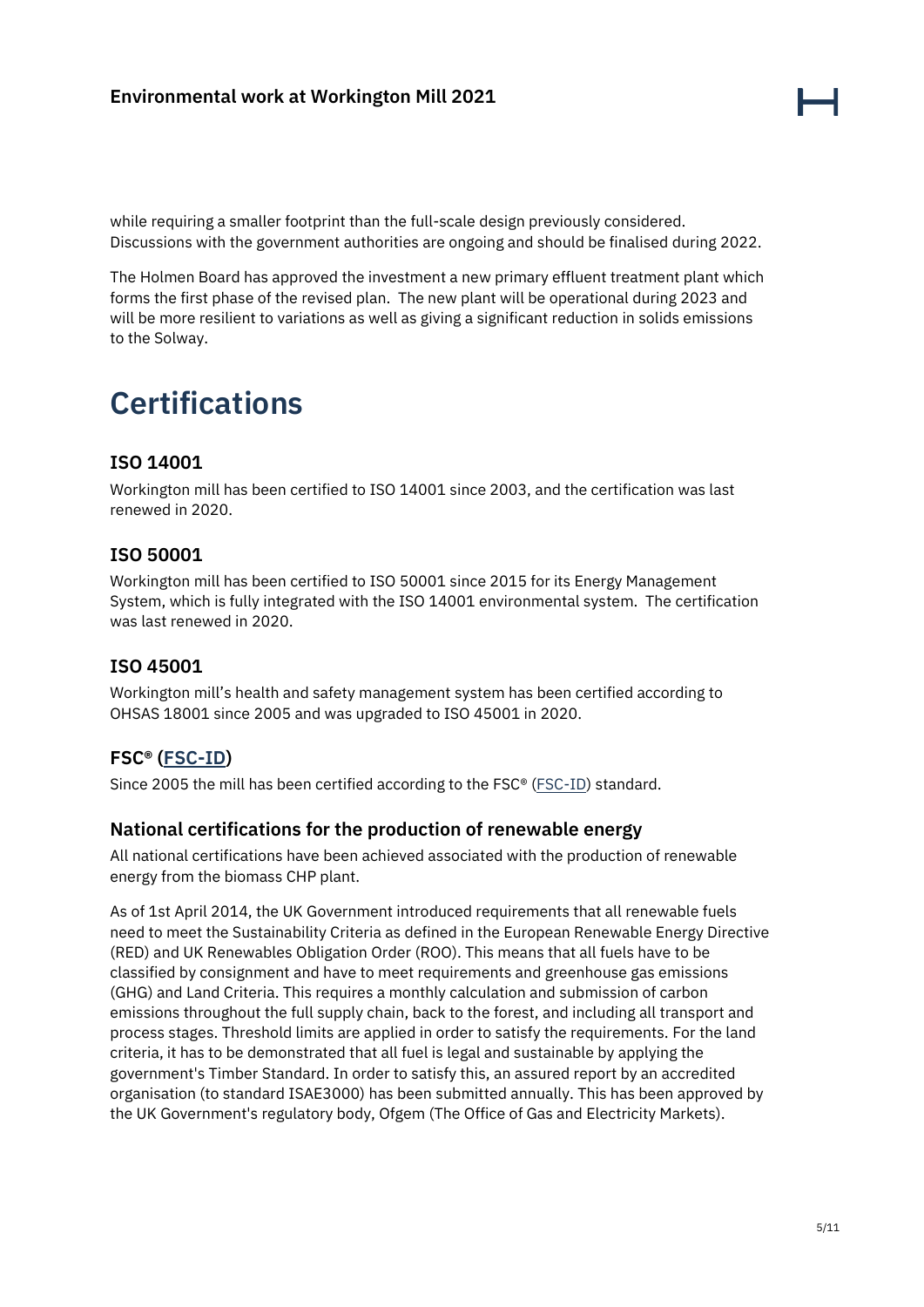Ofgem carried out its first full audit of the CHP operation during 2015. The audit was successfully closed in the beginning of 2016. Since then, annual audits have been carried out on EUETS, CHPQA and Sustainability Criteria, with successful outcomes.

Since January 2021, the UKETS system has replaced the EUETS for the Workington Mill.

A review has been carried out against the Large Combustion Plant (LCP) BREF requirements, in line with the Industrial Emissions Directive (IED). All measures were accounted for in the revised consolidated permit issued in 2016.

### <span id="page-5-0"></span>**Investments/environmental and energy measures in 2021**

Environment and energy activities continue to have a high focus within the Workington Mill. Monthly meetings are held with the Production, Engineering and Technical teams to review performance and identify improvements. For example, activities around the water system microbiology-control regimes have resulted in a significant reduction in COD generation in the pulpmill which has been maintained over time.

The recent investment in a new size press on BM2 gave a COD reduction of approximately 10 percent per tonne of paperboard produced, by preventing loss of sizing chemicals to the effluent system.

The focus on boardmachine runnability and efficiency continues, consolidating the reductions already achieved in steam and electricity consumption per tonne.

The Holmen Board approved investment in a new primary effluent treatment plant, which will be in service during 2023.

### <span id="page-5-1"></span>**Production disturbances, incidents, and complaints in 2021**

### <span id="page-5-2"></span>**Production Disturbance**

The Workington mill took an extended annual maintenance shut during May 2021, during which time the new size press, drive system and reel-up pulper were successfully installed. The biomass CHP also took a planned outage of 35 days for statutory inspections and major routine maintenance on the boiler and turbine. Soon after start-up the new turbine rotor was damaged, with the outcome that the steam turbine has been out of use for the remainder of the year.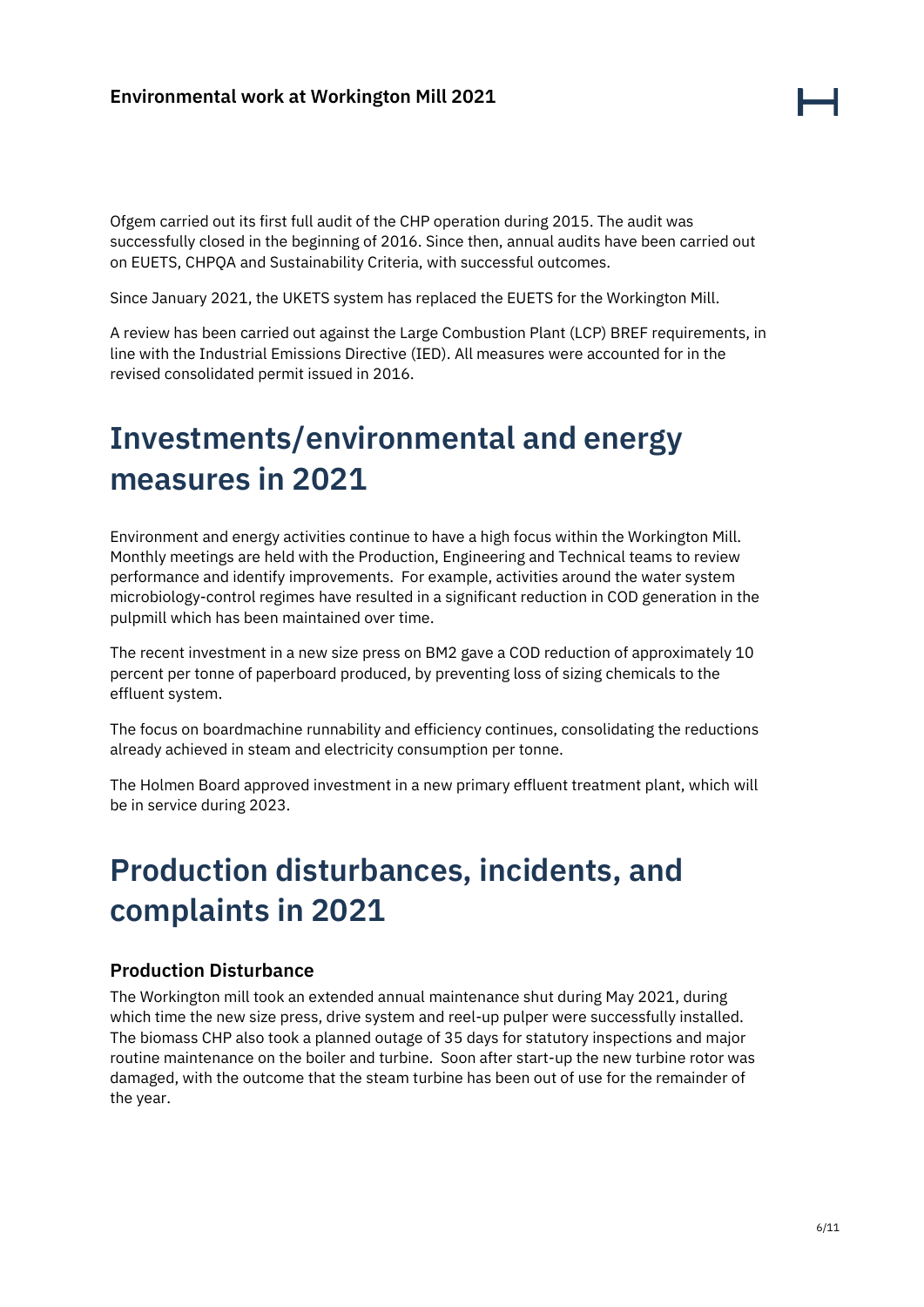As a result, the mill has been importing electricity from the UK National Grid and using the biomass boiler to generate the mill's steam requirements. The auxiliary natural gas-fired boilers have also been available for process steam generation as required. The steam turbine is expected to be back in service during Q1 2022.

#### <span id="page-6-0"></span>**External complaints**

Historically, noise concerns have been the main theme when it comes to external complaints received at the mill. A noise management plan was formulated in 2014 to address the suspected causes. The attention was focused on the vacuum stack vent which is located on the west side of the mill and on buzzing from transformer pens also located on the west side of the mill. A device was installed during 2015 into the vacuum system vent to alter the sound characteristics and reduced the impact at the neighbouring property.

Noise monitoring was carried out during 2017 in co-operation with the Environment Agency which was used to identify the next steps in the management plan, and a number of steam exhaust vents were improved. Complaint numbers have been low in recent years; the main issue in 2021 related to an electrical transformer outage in the summer for which there were 3 complaints.

All incidents are logged and investigated with information fed back to the complainant. Incidents of this nature are also reviewed at the community liaison meeting which has representation from the local community and authorities.

### <span id="page-6-1"></span>**Permit Compliance**

Regarding the permit, thirteen incidents were reported to the authorities in 2021. Of these, eleven were related to blockages at the effluent treatment plant and two were for high pH measurements in the surface run-off water. The effluent treatment plant concerns are being addressed with the construction of a new primary treatment plant during 2022.

All incidents have been investigated and discussed with the authorities. No harm has been identified in any of these cases.

### <span id="page-6-2"></span>**Follow-up on environmental and energy targets 2021**

Environmental activities underway in support of permit:

- Ongoing activities to sustain benefits of reduced suspended solids in emissions to water, by approximately 13 percent of the permit baseline.
- Ongoing bleaching optimization work, resulting in improved bleaching chemistry.
- Replacement of size press, resulting in approximately 10 percent lower COD emissions per tonne of paperboard produced.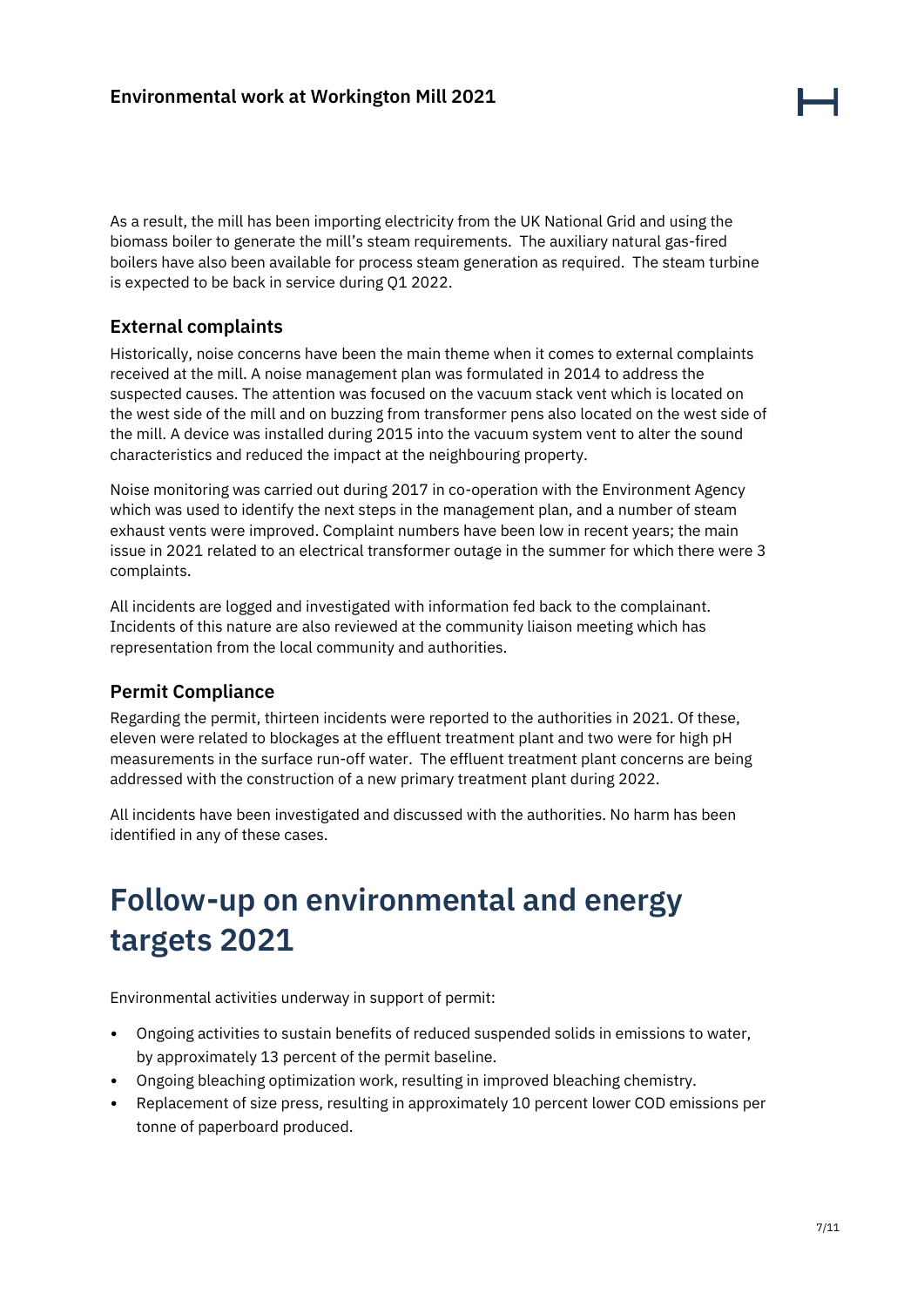- Sustained level of water consumption per tonne of board, approximately 20 percent lower than the permit baseline.
- Continuing identification of opportunities for water efficiency improvements, with reductions already achieved. Clear potential identified for further reduction overall.
- Design of future effluent treatment process and development of proposal for next stages.
- Continued optimization of renewable electricity generation.

### <span id="page-7-0"></span>**Planned environmental and energy measures 2022**

The new primary effluent treatment plant will be constructed during 2022 and is to be in operation during 2023.

The biomass CHP will be returned to full operation during Q1 2022.

Alongside this, the Workington Mill activities can be summarized as:

- Continue with the project work in support of the BREF and permit compliance requirements.
- Continue activities towards reduced water use, alongside lower COD and suspended solids in the site's emissions to water. The focus remains on reducing emissions at source wherever possible.
- Develop detailed design for future effluent treatment plant requirements, building on process optimization activities already identified and carried out. Phase 2 of the effluent plant rebuild is to design and build an AD treatment plant for the pulpmill wastewater.
- Continue with optimization of energy generation and consumption.

### <span id="page-7-1"></span>**Environmental and energy targets 2022**

Environmental and energy performance continues to have high focus with the Workington Mill. Targets are in place for renewable electricity generation, steam and electricity consumption efficiency, water usage efficiency, and emissions of COD and solids per tonne of paperboard produced. These are communicated throughout the mill and reviewed regularly.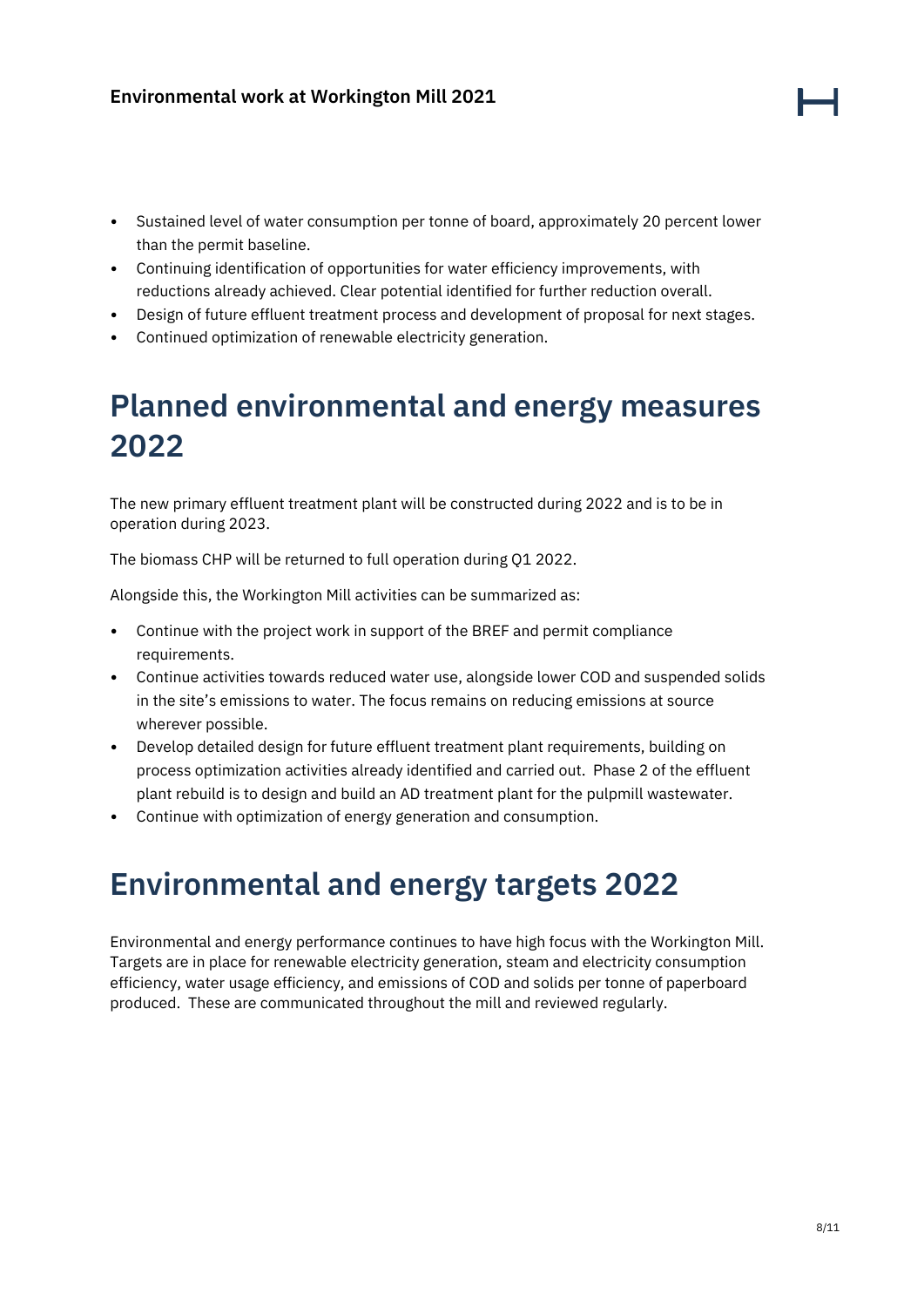

### <span id="page-8-0"></span>**Water environment at Workington mill**

#### <span id="page-8-1"></span>**The Irish Sea**

The coast off Workington is open and is affected by strong tidal currents, which makes the turnover of water high in and around the points of emissions. The water along this stretch of coast is also affected by a nearby treatment plant which processes municipal sewage and chemical industry effluent and by the River Derwent, which flows into the sea very close to the paperboard mill.

#### <span id="page-8-2"></span>**Degree of oxygen saturation**

The oxygen content off the mill and at other measurement sites: More than 90 percent.

#### <span id="page-8-3"></span>**Plant nutrients**

#### <span id="page-8-4"></span>Nitrogen

Workington's share of total input: Approximately 2 percent.

#### <span id="page-8-5"></span>**Phosphorus**

Workington's share of total input: Approximately 6 percent.

#### <span id="page-8-6"></span>**Comments**

The diversity and abundance of species in the area around the pipe is documented. The outcome is liable to fluctuate over the long period of the study. Factors considered are the mill effluent quality in addition to naturally occurring predators, deposits of sand, other industrial activities and general metrological conditions. The study documents the diversity and general abundance of species recorded on the shoreline as well as looking for any specific toxic effects. The shoreline ecology has been reported as being healthy in terms of the diversity of recorded species and general status. There is no indication of any specific toxic effects. The Solway coastal environment is relatively shallow and has mobile sand bed. Recent extreme and sustained weather has had a large effect on the west coast shoreline in general. It is anticipated that the immediate shoreline ecology will be affected, although currently unquantified. Impact assessment is currently a discussion with the local authorities as part of the evolving industry BREF discussions.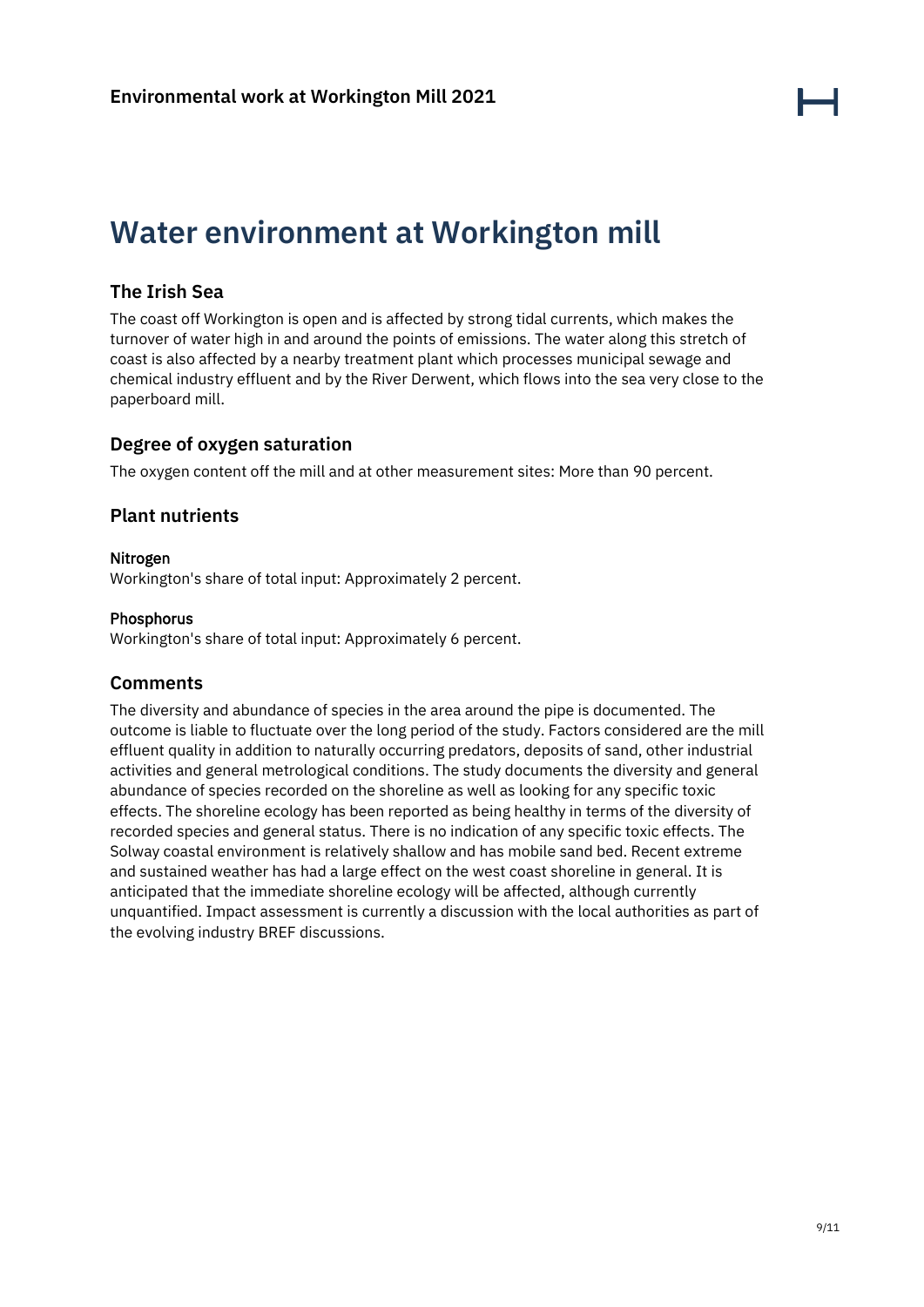## <span id="page-9-0"></span>**Environmental key figures**

| Workington mill                                      | 2021 | 2020 | 2019 | 2018 | 2017 |
|------------------------------------------------------|------|------|------|------|------|
| Raw materials                                        |      |      |      |      |      |
| Wood, million m <sup>3</sup> solid volume under bark | 0,29 | 0,33 | 0,33 | 0,31 | 0,31 |
| Chemicals, 1 000 tonnes <sup>1)</sup>                | 22,1 | 23,8 | 28,8 | 23,7 | 24,5 |
| Filler, pigment, 1 000 tonnes <sup>1)</sup>          | 24,5 | 27,0 | 25,3 | 25,0 | 23,8 |
| Purchased pulp, 1 000 tonnes                         | 73,7 | 76,7 | 76,6 | 73,0 | 72,0 |
| Water use, million m <sup>3</sup>                    | 7,1  | 7,2  | 6,8  | 6,5  | 6,7  |
| Thermal energy GWh <sup>2)</sup>                     |      |      |      |      |      |
| Production at the mill from wood residue             | 787  | 1589 | 1641 | 1722 | 1674 |
| Fossil fuels                                         | 200  | 154  | 194  | 140  | 171  |
| Recovered in the mill                                | 26   | 36   | 37   | 48   | 0    |
| Electrical energy, GWh                               |      |      |      |      |      |
| Production at the mill                               | 123  | 338  | 351  | 370  | 352  |
| Emission to air                                      |      |      |      |      |      |
| Sulphur dioxide (counted as sulphur, S),<br>tonnes   | 4,2  | 11,0 | 16,0 | 10,6 | 6,7  |
| Nitrogen oxides, tonnes                              | 95   | 209  | 236  | 267  | 190  |
| Particulates, tonnes                                 | 0,4  | 1,8  | 3,3  | 1,0  | 0,6  |
| Fossil carbon dioxide (Scope 1), 1 000 tonnes        | 40,6 | 32,4 | 39,1 | 26,0 | 29,5 |
| Biogenic carbon dioxide, 1 000 tonnes                | 274  | 519  | 536  | 580  | 571  |
| Effluents released to water                          |      |      |      |      |      |
| COD, (organic matter), 1 000 tonnes                  | 9,5  | 10,6 | 11,0 | 9,6  | 9,7  |
| Suspended solids                                     | 2064 | 1975 | 1810 | 1510 | 1320 |
| Nitrogen, tonnes                                     | 29   | 39   | 38   | 38   | 25   |
| Phosphorus, tonnes                                   | 5,1  | 5,9  | 5,4  | 4,7  | 4,1  |
| By-products, 1 000 tonnes                            |      |      |      |      |      |
| To energy production, internally                     | 4,4  | 10,8 | 14,1 | 21,9 | 21,7 |
| Utilised or for recovering <sup>2)</sup>             | 9    | 20   | 23   | 21   | 21   |
| Waste, 1 000 tonnes                                  |      |      |      |      |      |